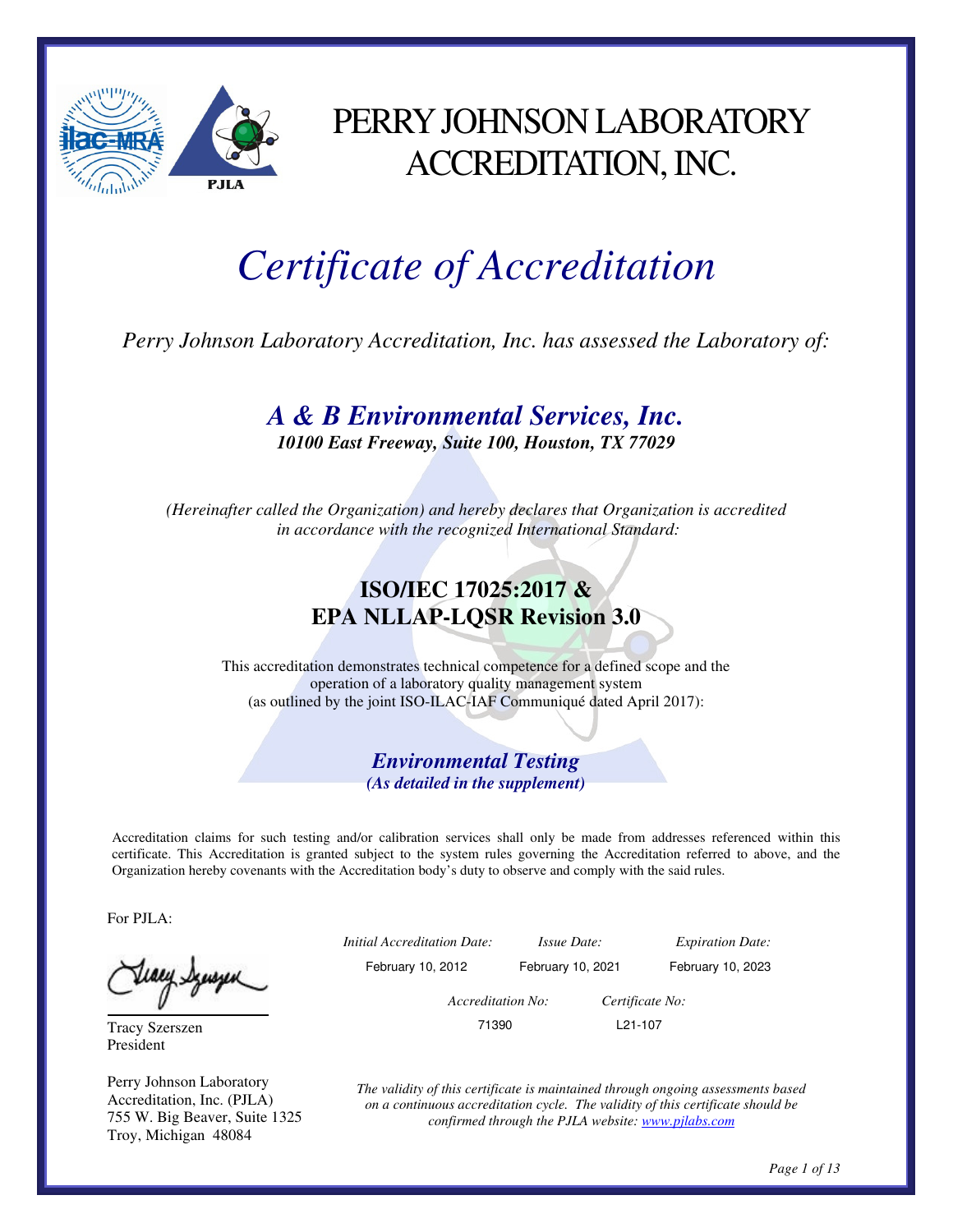

ISO/IEC 17025:2017 EPA NLLAP-LQSR Revision 3.0

**A & B Environmental Services, Inc.** 

10100 East Freeway, Suite 100, Houston, TX 77029 Contact Name: Almera Rosario Phone: 713-453-6060

*Accreditation is granted to the facility to perform the following testing:* 

#### ISO/IEC 17025:2017 and EPA NLLAP LQSR Version 3.0

| <b>FIELD OF TEST</b>       | <b>ITEMS, MATERIALS OR</b><br><b>PRODUCTS TESTED</b> | <b>SPECIFIC TESTS OR</b><br><b>PROPERTIES MEASURED</b> | SPECIFICATION. STANDARD METHOD OR<br><b>TECHNIOUE USED</b> |
|----------------------------|------------------------------------------------------|--------------------------------------------------------|------------------------------------------------------------|
| Environmental <sup>F</sup> | Paint Chips, Dust and                                | Lead $(pb)$                                            | <b>EPA 3050B</b>                                           |
|                            | Soil                                                 |                                                        | EPA 6010C                                                  |

#### ISO/IEC 17025:2017

| <b>FIELD OF TEST</b>       | <b>ITEMS, MATERIALS OR</b><br>PRODUCTS TESTED | <b>SPECIFIC TESTS OR</b><br>PROPERTIES MEASURED | SPECIFICATION, STANDARD METHOD OR<br><b>TECHNIQUE USED</b> |
|----------------------------|-----------------------------------------------|-------------------------------------------------|------------------------------------------------------------|
| Environmental <sup>F</sup> | Aqueous/ Solid                                | <b>Chlorinated Herbicides</b>                   | <b>EPA 8151A</b>                                           |
|                            | Aqueous/ Solid                                | <b>Chlorinated Pesticides</b>                   | <b>EPA 8081B</b>                                           |
|                            | Aqueous/ Solid                                | <b>Chlorinated Pesticides</b>                   | EPA 608.3                                                  |
|                            | Aqueous/ Solid                                | <b>PCBs</b>                                     | <b>EPA 8082A</b>                                           |
|                            | Aqueous                                       | <b>PAH</b>                                      | <b>EPA 610</b>                                             |
|                            | Aqueous                                       | <b>Chlorinated Herbicides</b>                   | <b>EPA 615</b>                                             |
|                            | Aqueous/ Solid                                | <b>PAH</b>                                      | <b>EPA 8310</b>                                            |
|                            | Aqueous                                       | Volatile Organic<br>Compounds                   | EPA 624.1                                                  |
|                            | Aqueous                                       | Semi volatile Organic<br>Compounds              | EPA 625.1                                                  |
| Chemical $F$               | Aqueous                                       | <b>ASTM D6503-14</b>                            | Enterococci                                                |
|                            | Aqueous                                       | <b>EPA 1664B</b>                                | O&G (SGT-HEM)                                              |
|                            | Aqueous                                       | <b>EPA 1664B</b>                                | Oil & Grease                                               |
|                            | Aqueous                                       | EPA 350.3                                       | Ammonia as N                                               |
|                            | Aqueous                                       | EPA 351.4                                       | <b>TKN</b>                                                 |
|                            | Aqueous                                       | EPA 365.2                                       | Ortho Phosphate-P                                          |
|                            | Aqueous                                       | EPA 365.2                                       | <b>Total Phosphorus-P</b>                                  |
|                            | Aqueous                                       | EPA 376.1                                       | Sulfide                                                    |
|                            | Aqueous                                       | EPA 376.2                                       | Sulfide                                                    |
|                            | Aqueous                                       | EPA 410.4                                       | <b>COD</b>                                                 |
|                            | Aqueous                                       | EPA 415.1                                       | <b>TOC</b>                                                 |
|                            | Aqueous                                       | <b>EPA 602</b>                                  | Benzene                                                    |
|                            | Aqueous                                       | <b>EPA 602</b>                                  | Ethylbenzene                                               |
|                            | Aqueous                                       | <b>EPA 602</b>                                  | $m - \& p-X$ ylenes                                        |
|                            | Aqueous                                       | <b>EPA 602</b>                                  | <b>MTBE</b>                                                |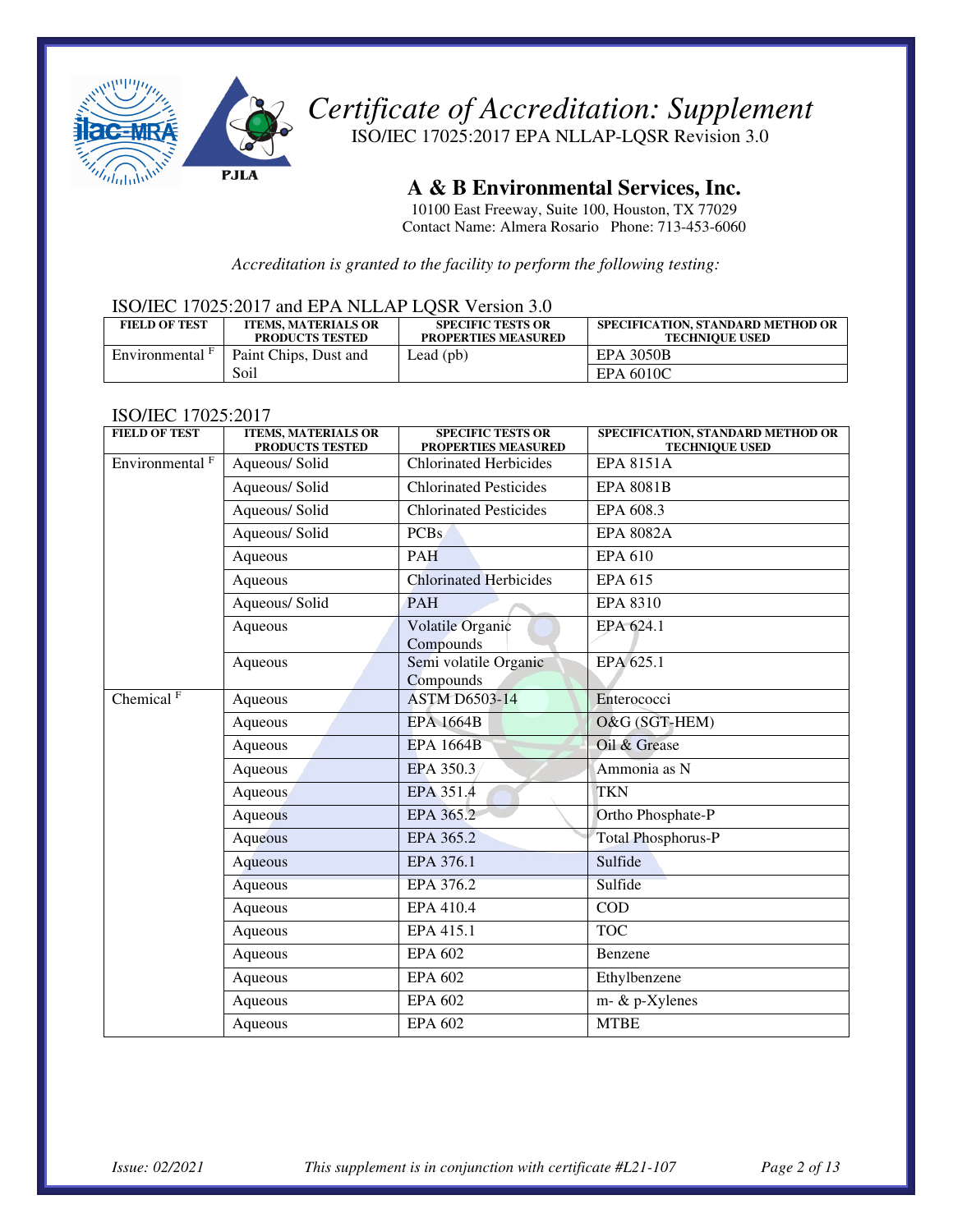

ISO/IEC 17025:2017 and EPA NLLAP-LQSR Revision 3.0

**A & B Environmental Services** 

10100 East Freeway, Suite 100, Houston, TX77029 Contact Name: Almera Rosario Phone: 713-453-6060

*Accreditation is granted to the facility to perform the following testing:* 

| <b>FIELD OF TEST</b>  | <b>ITEMS, MATERIALS OR</b><br>PRODUCTS TESTED | <b>SPECIFIC TESTS OR</b><br><b>PROPERTIES MEASURED</b> | SPECIFICATION,<br>STANDARD METHOD OR TECHNIQUE<br><b>USED</b> |
|-----------------------|-----------------------------------------------|--------------------------------------------------------|---------------------------------------------------------------|
| Chemical <sup>F</sup> | Aqueous                                       | EPA 602                                                | o-Xylene                                                      |
|                       | Aqueous                                       | <b>EPA 602</b>                                         | Toluene                                                       |
|                       | Aqueous                                       | <b>EPA 602</b>                                         | Xylenes                                                       |
|                       | Aqueous                                       | <b>EPA 608</b>                                         | $4,4$ -DDD                                                    |
|                       | Aqueous                                       | <b>EPA 608</b>                                         | $4,4-DDE$                                                     |
|                       | Aqueous                                       | <b>EPA 608</b>                                         | $4,4-DDT$                                                     |
|                       | Aqueous                                       | <b>EPA 608</b>                                         | a-BHC                                                         |
|                       | Aqueous                                       | <b>EPA 608</b>                                         | Aldrin                                                        |
|                       | Aqueous                                       | <b>EPA 608</b>                                         | Alpha-chlordane                                               |
|                       | Aqueous                                       | <b>EPA 608</b>                                         | Aroclor 1016                                                  |
|                       | Aqueous                                       | <b>EPA 608</b>                                         | Aroclor 1221                                                  |
|                       | Aqueous                                       | <b>EPA 608</b>                                         | Aroclor 1232                                                  |
|                       | Aqueous                                       | <b>EPA 608</b>                                         | Aroclor 1242                                                  |
|                       | Aqueous                                       | <b>EPA 608</b>                                         | Aroclor 1248                                                  |
|                       | Aqueous                                       | <b>EPA 608</b>                                         | Aroclor 1254                                                  |
|                       | Aqueous                                       | <b>EPA 608</b>                                         | Aroclor 1260                                                  |
|                       | Aqueous                                       | <b>EPA 608</b>                                         | b-BHC                                                         |
|                       | Aqueous                                       | <b>EPA 608</b>                                         | Chlordane                                                     |
|                       | Aqueous                                       | <b>EPA 608</b>                                         | d-BHC                                                         |
|                       | Aqueous                                       | <b>EPA 608</b>                                         | Dicofol                                                       |
|                       | Aqueous                                       | <b>EPA 608</b>                                         | Dieldrin                                                      |
|                       | Aqueous                                       | <b>EPA 608</b>                                         | Endosulfan I                                                  |
|                       | Aqueous                                       | <b>EPA 608</b>                                         | Endosulfan II                                                 |
|                       | Aqueous                                       | <b>EPA 608</b>                                         | Endosulfan sulfate                                            |
|                       | Aqueous                                       | <b>EPA 608</b>                                         | Endrin                                                        |
|                       | Aqueous                                       | <b>EPA 608</b>                                         | Endrin aldehyde                                               |
|                       | Aqueous                                       | <b>EPA 608</b>                                         | Endrin ketone                                                 |
|                       | Aqueous                                       | <b>EPA 608</b>                                         | Gamma-chlordane                                               |
|                       | Aqueous                                       | <b>EPA 608</b>                                         | $g-BHC$                                                       |
|                       | Aqueous                                       | <b>EPA 608</b>                                         | Heptachlor                                                    |
|                       | Aqueous                                       | <b>EPA 608</b>                                         | Heptachlor epoxide                                            |
|                       | Aqueous                                       | <b>EPA 608</b>                                         | Methoxychlor                                                  |
|                       | Aqueous                                       | <b>EPA 608</b>                                         | Mirex                                                         |
|                       | Aqueous                                       | <b>EPA 608</b>                                         | Toxaphene                                                     |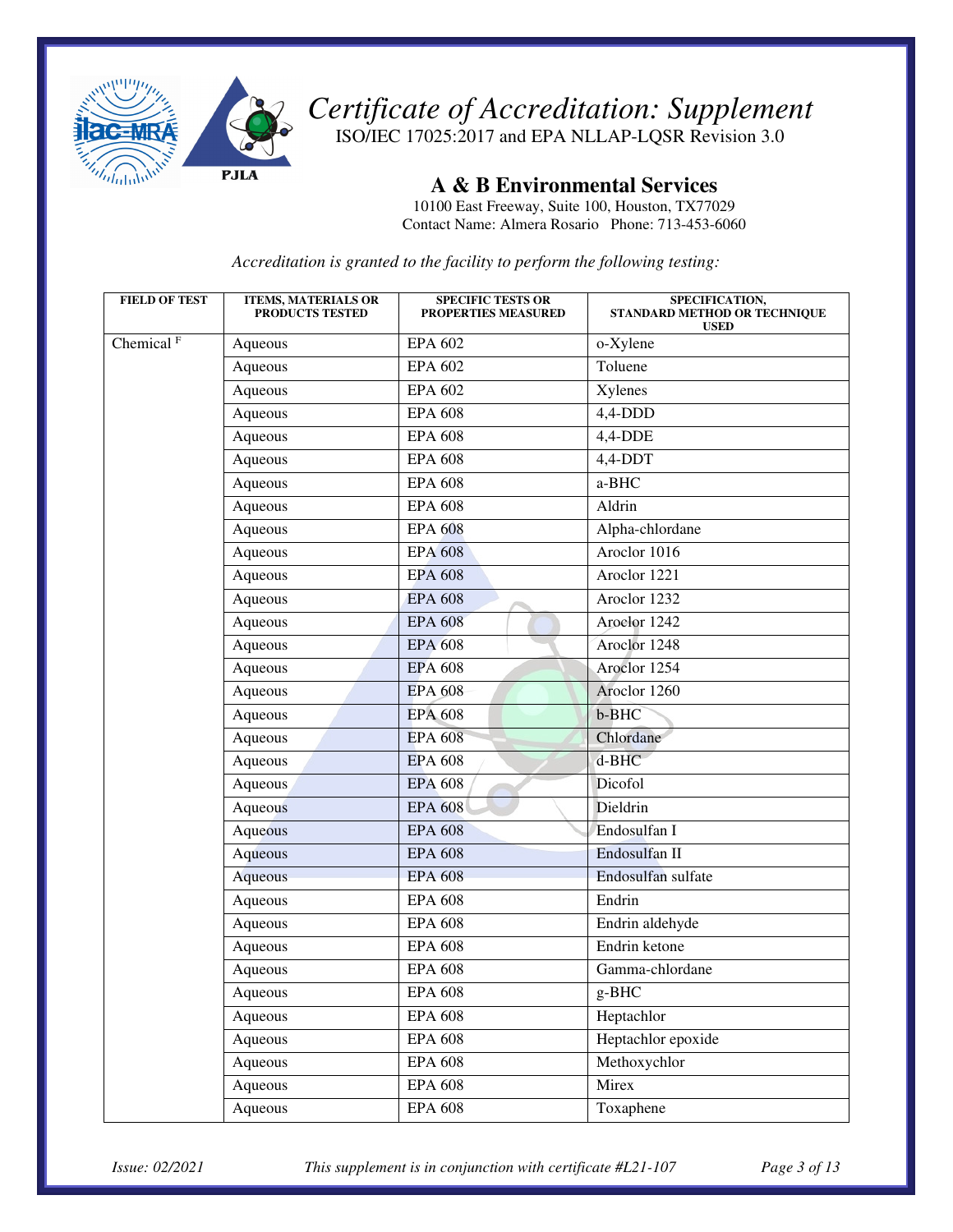

ISO/IEC 17025:2017 and EPA NLLAP-LQSR Revision 3.0

**A & B Environmental Services** 

10100 East Freeway, Suite 100, Houston, TX77029 Contact Name: Almera Rosario Phone: 713-453-6060

*Accreditation is granted to the facility to perform the following testing:* 

| <b>FIELD OF TEST</b>  | <b>ITEMS, MATERIALS OR</b><br><b>PRODUCTS TESTED</b> | <b>SPECIFIC TESTS OR</b><br><b>PROPERTIES MEASURED</b> | SPECIFICATION,<br>STANDARD METHOD OR TECHNIQUE<br><b>USED</b> |
|-----------------------|------------------------------------------------------|--------------------------------------------------------|---------------------------------------------------------------|
| Chemical <sup>F</sup> | Aqueous                                              | <b>EPA 610</b>                                         | Acenaphthene                                                  |
|                       | Aqueous                                              | <b>EPA 610</b>                                         | Acenaphthylene                                                |
|                       | Aqueous                                              | <b>EPA 610</b>                                         | Anthracene                                                    |
|                       | Aqueous                                              | <b>EPA 610</b>                                         | Benzo(a)anthracene                                            |
|                       | Aqueous                                              | <b>EPA 610</b>                                         | Benzo(a)pyrene                                                |
|                       | Aqueous                                              | <b>EPA 610</b>                                         | Benzo(b)fluoranthene                                          |
|                       | Aqueous                                              | <b>EPA 610</b>                                         | Benzo(g,h,i)perylene                                          |
|                       | Aqueous                                              | <b>EPA 610</b>                                         | Benzo(k)fluoranthene                                          |
|                       | Aqueous                                              | <b>EPA 610</b>                                         | Chrysene                                                      |
|                       | Aqueous                                              | <b>EPA 610</b>                                         | Dibenzo(a,h)anthracene                                        |
|                       | Aqueous                                              | <b>EPA 610</b>                                         | Fluoranthene                                                  |
|                       | Aqueous                                              | <b>EPA 610</b>                                         | Fluorene                                                      |
|                       | Aqueous                                              | <b>EPA 610</b>                                         | Indeno $(1,2,3$ -cd)pyrene                                    |
|                       | Aqueous                                              | <b>EPA 610</b>                                         | Naphthalene                                                   |
|                       | Aqueous                                              | <b>EPA 610</b>                                         | Phenanthrene                                                  |
|                       | Aqueous                                              | <b>EPA 610</b>                                         | Pyrene                                                        |
|                       | Aqueous                                              | <b>EPA 614</b>                                         | Chlorpyrifos                                                  |
|                       | Aqueous                                              | <b>EPA 614</b>                                         | Demeton                                                       |
|                       | Aqueous                                              | <b>EPA 614</b>                                         | Demeton-O                                                     |
|                       | Aqueous                                              | <b>EPA 614</b>                                         | Diazinon                                                      |
|                       | Aqueous                                              | <b>EPA 614</b>                                         | Dimethoate                                                    |
|                       | Aqueous                                              | <b>EPA 614</b>                                         | Disulfoton                                                    |
|                       | Aqueous                                              | <b>EPA 614</b>                                         | <b>EPN</b>                                                    |
|                       | Aqueous                                              | <b>EPA 614</b>                                         | Ethion                                                        |
|                       | Aqueous                                              | <b>EPA 614</b>                                         | Ethoprop                                                      |
|                       | Aqueous                                              | <b>EPA 614</b>                                         | Famphur                                                       |
|                       | Aqueous                                              | <b>EPA 614</b>                                         | Guthion                                                       |
|                       | Aqueous                                              | <b>EPA 614</b>                                         | Malathion                                                     |
|                       | Aqueous                                              | EPA 614                                                | Methamidophos                                                 |
|                       | Aqueous                                              | <b>EPA 614</b>                                         | Methyl Parathion                                              |
|                       | Aqueous                                              | <b>EPA 614</b>                                         | Monocrotophos                                                 |
|                       | Aqueous                                              | EPA 614                                                | Parathion                                                     |
|                       | Aqueous                                              | EPA 614                                                | Phorate                                                       |
|                       | Aqueous                                              | <b>EPA 614</b>                                         | Phosmet                                                       |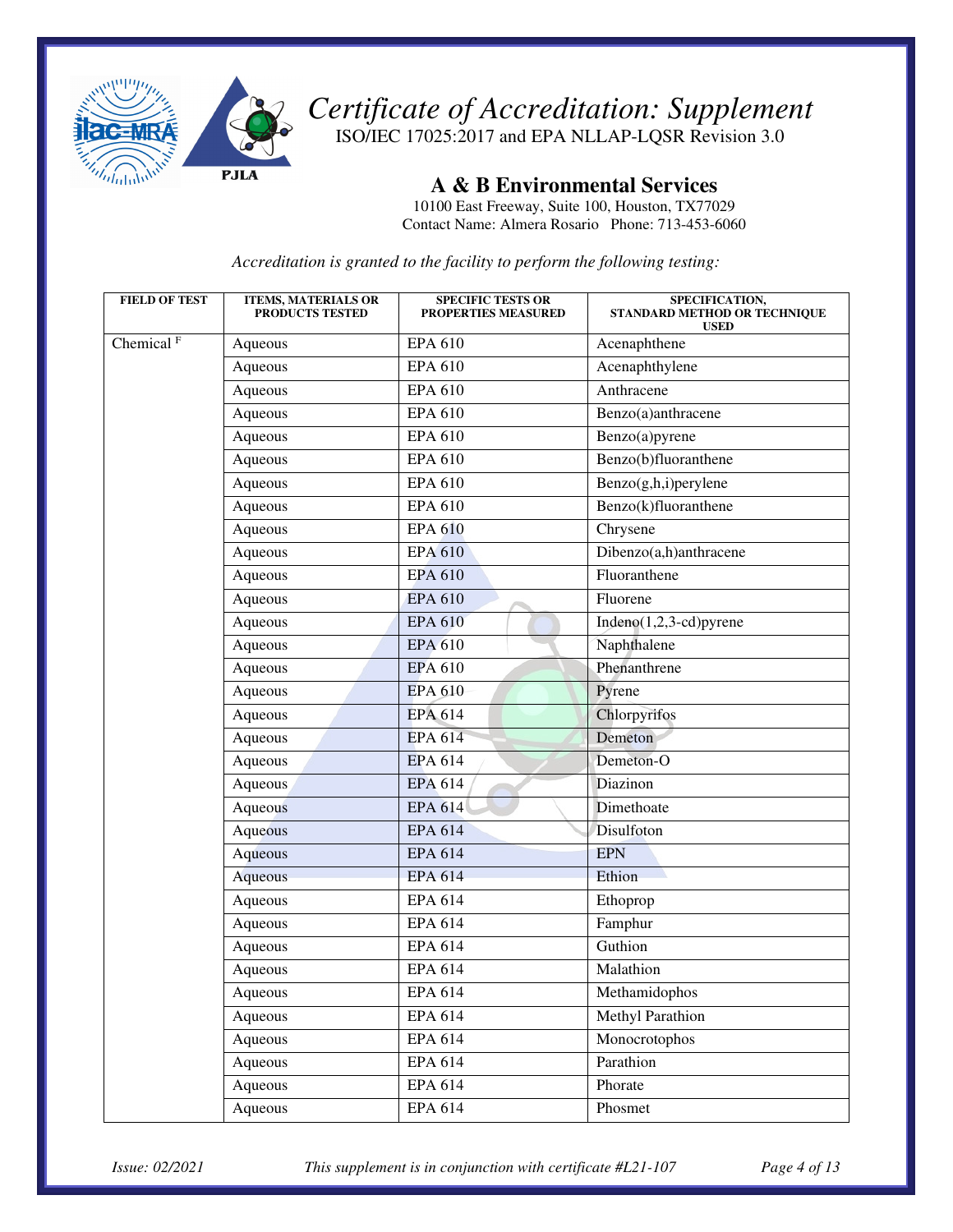

*Certificate of Accreditation: Supplement*  ISO/IEC 17025:2017 EPA NLLAP-LQSR Revision 3.0

**A & B Environmental Services, Inc.** 

10100 East Freeway, Suite 100, Houston, TX 77029 Contact Name: Almera Rosario Phone: 713-453-6060

*Accreditation is granted to the facility to perform the following testing:* 

| <b>FIELD OF TEST</b>  | <b>ITEMS, MATERIALS OR</b><br><b>PRODUCTS TESTED</b> | <b>SPECIFIC TESTS OR</b><br><b>PROPERTIES MEASURED</b> | SPECIFICATION,<br>STANDARD METHOD OR TECHNIQUE<br><b>USED</b> |
|-----------------------|------------------------------------------------------|--------------------------------------------------------|---------------------------------------------------------------|
| Chemical <sup>F</sup> | Aqueous                                              | EPA 614                                                | Terbufos                                                      |
|                       | Aqueous                                              | EPA 615                                                | $2,4,5-T$                                                     |
|                       | Aqueous                                              | <b>EPA 615</b>                                         | $2,4,5-TP$                                                    |
|                       | Aqueous                                              | <b>EPA 615</b>                                         | $2,4-D$                                                       |
|                       | Aqueous                                              | EPA 615                                                | $2,4$ -DB                                                     |
|                       | Aqueous                                              | <b>EPA 615</b>                                         | Dalapon                                                       |
|                       | Aqueous                                              | EPA 615                                                | Dicamba                                                       |
|                       | Aqueous                                              | <b>EPA 615</b>                                         | Dichloroprop                                                  |
|                       | Aqueous                                              | <b>EPA 615</b>                                         | Dinoseb                                                       |
|                       | Aqueous                                              | <b>EPA 615</b>                                         | <b>MCPA</b>                                                   |
|                       | Aqueous                                              | <b>EPA 615</b>                                         | <b>MCPP</b>                                                   |
|                       | Aqueous                                              | <b>EPA 615</b>                                         | Pentachlorophenol                                             |
|                       | Aqueous                                              | <b>EPA 9060A</b>                                       | <b>TOC</b>                                                    |
|                       | Aqueous                                              | <b>SM 2340B</b>                                        | <b>Total Hardness</b>                                         |
|                       | Aqueous                                              | <b>SM 2340C</b>                                        | <b>Total Hardness</b>                                         |
|                       | Aqueous                                              | <b>SM 2540B</b>                                        | <b>Total Solids</b>                                           |
|                       | Aqueous                                              | <b>SM 2540D</b>                                        | <b>MLSS</b>                                                   |
|                       | Aqueous                                              | <b>SM 2540D</b>                                        | <b>TSS</b>                                                    |
|                       | Aqueous                                              | <b>SM 2540E</b>                                        | <b>Volatile Solids</b>                                        |
|                       | Aqueous                                              | <b>SM 2540E</b>                                        | <b>VSS</b>                                                    |
|                       | Aqueous                                              | SM 4500F-C                                             | Fluoride                                                      |
|                       | Aqueous                                              | <b>SM 4500H B</b>                                      | pH                                                            |
|                       | Aqueous                                              | <b>SM 4500NH3D</b>                                     | Ammonia as N                                                  |
|                       | Aqueous                                              | <b>SM 4500NH3D</b>                                     | <b>TKN</b>                                                    |
|                       | Aqueous                                              | <b>SM 4500NO3E</b>                                     | Nitrate/Nitrite as N                                          |
|                       | Aqueous                                              | SM 4500P-E                                             | Ortho Phosphate-P                                             |
|                       | Aqueous                                              | <b>SM 4500P-E</b>                                      | Phosphorus                                                    |
|                       | Aqueous                                              | SM 4500-S F                                            | Sulfide                                                       |
|                       | Aqueous                                              | SM 4500SiO2-D                                          | Silica                                                        |
|                       | Aqueous                                              | SM 5210B                                               | <b>BOD</b>                                                    |
|                       | Aqueous                                              | <b>SM 5210B</b>                                        | <b>CBOD</b>                                                   |
|                       | Aqueous                                              | <b>SM 5220D</b>                                        | $\rm{COD}$                                                    |
|                       | Aqueous                                              | <b>SM 5310B</b>                                        | DOC                                                           |
|                       | Aqueous                                              | <b>SM 5310B</b>                                        | <b>TOC</b>                                                    |
|                       | Aqueous                                              | <b>SM4500NO2 B</b>                                     | Nitrite-N                                                     |

*Issue: 02/2021 This supplement is in conjunction with certificate #L21-107 Page 5 of 13*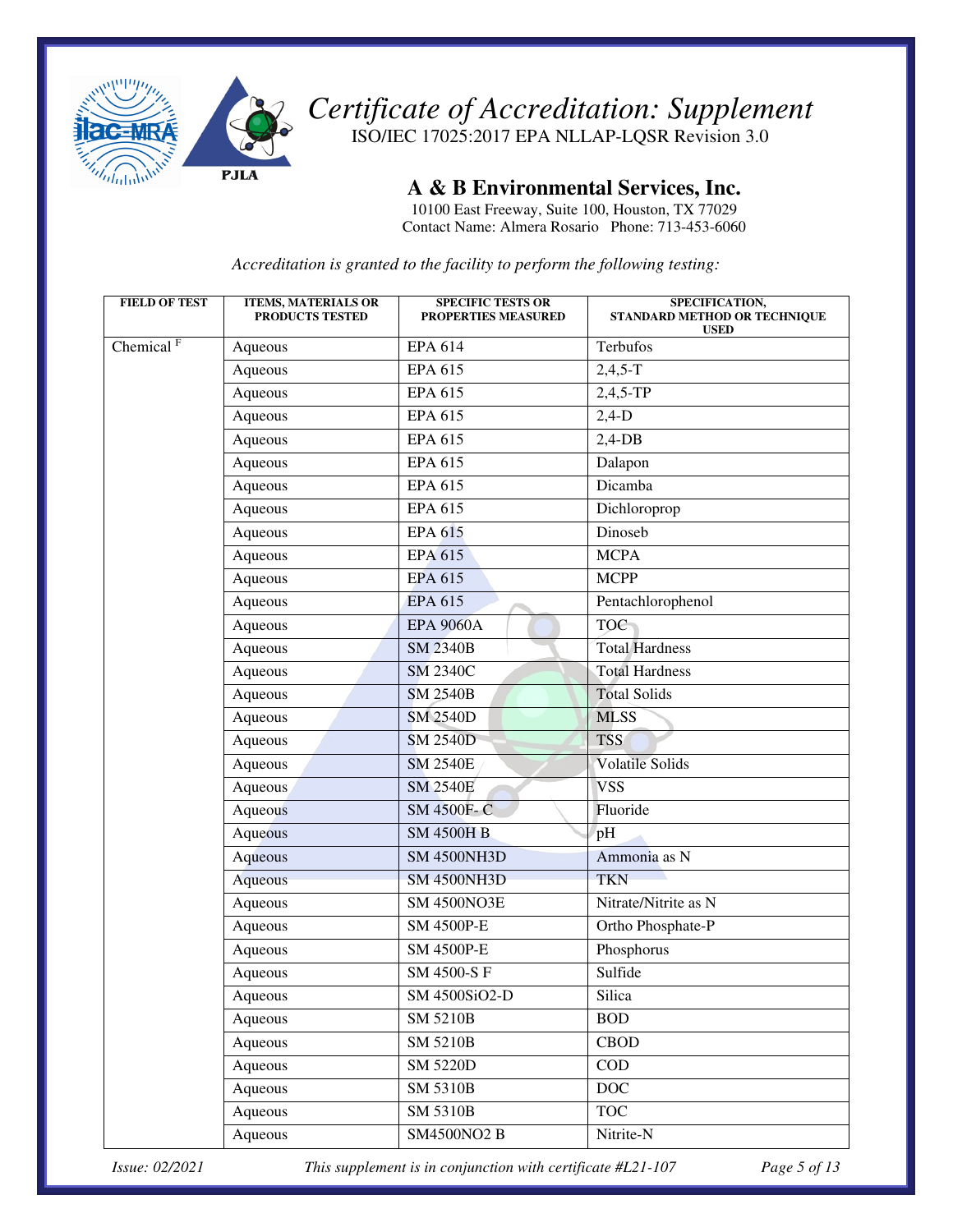

ISO/IEC 17025:2017 and EPA NLLAP-LQSR Revision 3.0

**A & B Environmental Services** 

10100 East Freeway, Suite 100, Houston, TX77029 Contact Name: Almera Rosario Phone: 713-453-6060

*Accreditation is granted to the facility to perform the following testing:* 

| <b>FIELD OF TEST</b>  | <b>ITEMS, MATERIALS OR</b><br><b>PRODUCTS TESTED</b> | <b>SPECIFIC TESTS OR</b><br>PROPERTIES MEASURED | SPECIFICATION,<br>STANDARD METHOD OR TECHNIQUE<br><b>USED</b> |
|-----------------------|------------------------------------------------------|-------------------------------------------------|---------------------------------------------------------------|
| Chemical <sup>F</sup> | Aqueous                                              | SM4500O G                                       | Dissoved Oxygen                                               |
|                       | Aqueous                                              | <b>SM4500SD</b>                                 | Sulfide                                                       |
|                       | Aqueous                                              | SM9215B                                         | Heterotrophic Plate Count                                     |
|                       | Aqueous                                              | SM9223B                                         | Coliform, Total                                               |
|                       | Aqueous                                              | SM9223B                                         | E. coli                                                       |
|                       | Aqueous                                              | <b>SOP 152</b>                                  | Legionella                                                    |
|                       | <b>Drinking Water</b>                                | EPA 120.1                                       | Conductance                                                   |
|                       | <b>Drinking Water</b>                                | EPA 130.2                                       | <b>Total Hardness</b>                                         |
|                       | Drinking Water                                       | EPA 150.1                                       | pH                                                            |
|                       | Drinking Water                                       | EPA 160.1                                       | <b>TDS</b>                                                    |
|                       | Drinking Water                                       | EPA 160.2                                       | <b>TSS</b>                                                    |
|                       | Drinking Water                                       | EPA 200.7                                       | Aluminum                                                      |
|                       | Drinking Water                                       | EPA 200.7                                       | Antimony                                                      |
|                       | Drinking Water                                       | EPA 200.7                                       | Arsenic                                                       |
|                       | <b>Drinking Water</b>                                | <b>EPA 200.7</b>                                | <b>Barium</b>                                                 |
|                       | Drinking Water                                       | EPA 200.7                                       | Beryllium                                                     |
|                       | Drinking Water                                       | EPA 200.7                                       | Boron                                                         |
|                       | Drinking Water                                       | <b>EPA 200.7</b>                                | Cadmium                                                       |
|                       | Drinking Water                                       | EPA 200.7                                       | Calcium                                                       |
|                       | Drinking Water                                       | EPA 200.7                                       | Chromium                                                      |
|                       | Drinking Water                                       | EPA 200.7                                       | Cobalt                                                        |
|                       | Drinking Water                                       | EPA 200.7                                       | Copper                                                        |
|                       | Drinking Water                                       | EPA 200.7                                       | Iron                                                          |
|                       | <b>Drinking Water</b>                                | EPA 200.7                                       | Lead                                                          |
|                       | Drinking Water                                       | EPA 200.7                                       | Lithium                                                       |
|                       | Drinking Water                                       | EPA 200.7                                       | Magnesium                                                     |
|                       | Drinking Water                                       | EPA 200.7                                       | Manganese                                                     |
|                       | Drinking Water                                       | EPA 200.7                                       | Molybdenum                                                    |
|                       | Drinking Water                                       | EPA 200.7                                       | Nickel                                                        |
|                       | Drinking Water                                       | EPA 200.7                                       | Potassium                                                     |
|                       | Drinking Water                                       | EPA 200.7                                       | Selenium                                                      |
|                       | Drinking Water                                       | EPA 200.7                                       | Silica                                                        |
|                       | <b>Drinking Water</b>                                | EPA 200.7                                       | Silicon                                                       |
|                       | <b>Drinking Water</b>                                | EPA 200.7                                       | Silver                                                        |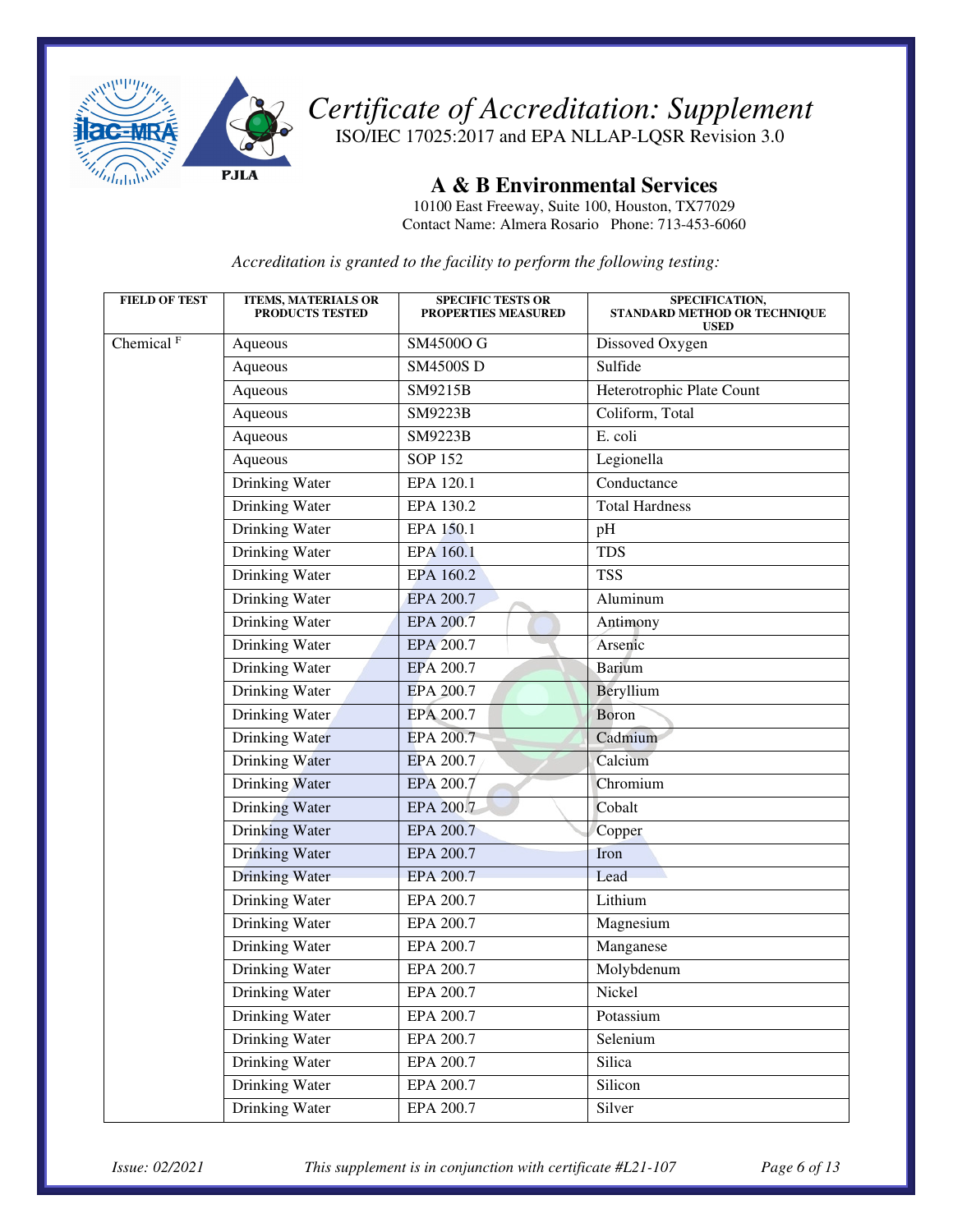

ISO/IEC 17025:2017 and EPA NLLAP-LQSR Revision 3.0

**A & B Environmental Services** 

10100 East Freeway, Suite 100, Houston, TX77029 Contact Name: Almera Rosario Phone: 713-453-6060

*Accreditation is granted to the facility to perform the following testing:* 

| <b>FIELD OF TEST</b>  | <b>ITEMS, MATERIALS OR</b><br><b>PRODUCTS TESTED</b> | <b>SPECIFIC TESTS OR</b><br><b>PROPERTIES MEASURED</b> | SPECIFICATION,<br>STANDARD METHOD OR TECHNIQUE<br><b>USED</b> |
|-----------------------|------------------------------------------------------|--------------------------------------------------------|---------------------------------------------------------------|
| Chemical <sup>F</sup> | Drinking Water                                       | EPA 200.7                                              | Sodium                                                        |
|                       | Drinking Water                                       | EPA 200.7                                              | Strontium                                                     |
|                       | Drinking Water                                       | EPA 200.7                                              | Thallium                                                      |
|                       | Drinking Water                                       | EPA 200.7                                              | Titanium                                                      |
|                       | Drinking Water                                       | EPA 200.7                                              | Vanadium                                                      |
|                       | Drinking Water                                       | EPA 200.7                                              | Zinc                                                          |
|                       | <b>Drinking Water</b>                                | <b>EPA 200.8</b>                                       | Aluminum                                                      |
|                       | Drinking Water                                       | EPA 200.8                                              | Antimony                                                      |
|                       | Drinking Water                                       | <b>EPA 200.8</b>                                       | Arsenic                                                       |
|                       | Drinking Water                                       | <b>EPA 200.8</b>                                       | <b>Barium</b>                                                 |
|                       | Drinking Water                                       | <b>EPA 200.8</b>                                       | Beryllium                                                     |
|                       | Drinking Water                                       | <b>EPA 200.8</b>                                       | Cadmium                                                       |
|                       | Drinking Water                                       | <b>EPA 200.8</b>                                       | Caleium                                                       |
|                       | Drinking Water                                       | <b>EPA 200.8</b>                                       | Chromium                                                      |
|                       | Drinking Water                                       | <b>EPA 200.8</b>                                       | Cobalt                                                        |
|                       | Drinking Water                                       | EPA 200.8                                              | Copper                                                        |
|                       | Drinking Water                                       | <b>EPA 200.8</b>                                       | Iron                                                          |
|                       | Drinking Water                                       | <b>EPA 200.8</b>                                       | Lead                                                          |
|                       | Drinking Water                                       | <b>EPA 200.8</b>                                       | Magnesium                                                     |
|                       | Drinking Water                                       | <b>EPA 200.8</b>                                       | Manganese                                                     |
|                       | Drinking Water                                       | <b>EPA 200.8</b>                                       | Molybdenum                                                    |
|                       | <b>Drinking Water</b>                                | <b>EPA 200.8</b>                                       | Nickel                                                        |
|                       | Drinking Water                                       | <b>EPA 200.8</b>                                       | Potassium                                                     |
|                       | Drinking Water                                       | <b>EPA 200.8</b>                                       | Selenium                                                      |
|                       | Drinking Water                                       | <b>EPA 200.8</b>                                       | Silver                                                        |
|                       | Drinking Water                                       | <b>EPA 200.8</b>                                       | Sodium                                                        |
|                       | Drinking Water                                       | <b>EPA 200.8</b>                                       | Thallium                                                      |
|                       | Drinking Water                                       | EPA 200.8                                              | Thorium                                                       |
|                       | Drinking Water                                       | EPA 200.8                                              | Uranium                                                       |
|                       | Drinking Water                                       | <b>EPA 200.8</b>                                       | Vanadium                                                      |
|                       | Drinking Water                                       | EPA 200.8                                              | Zinc                                                          |
|                       | Drinking Water                                       | EPA 245.1                                              | Mercury                                                       |
|                       | Drinking Water                                       | EPA 300.0                                              | <b>Bromide</b>                                                |
|                       | Drinking Water                                       | EPA 300.0                                              | Chloride                                                      |
|                       | Drinking Water                                       | EPA 300.0                                              | Fluoride                                                      |

*Issue: 02/2021 This supplement is in conjunction with certificate #L21-107 Page 7 of 13*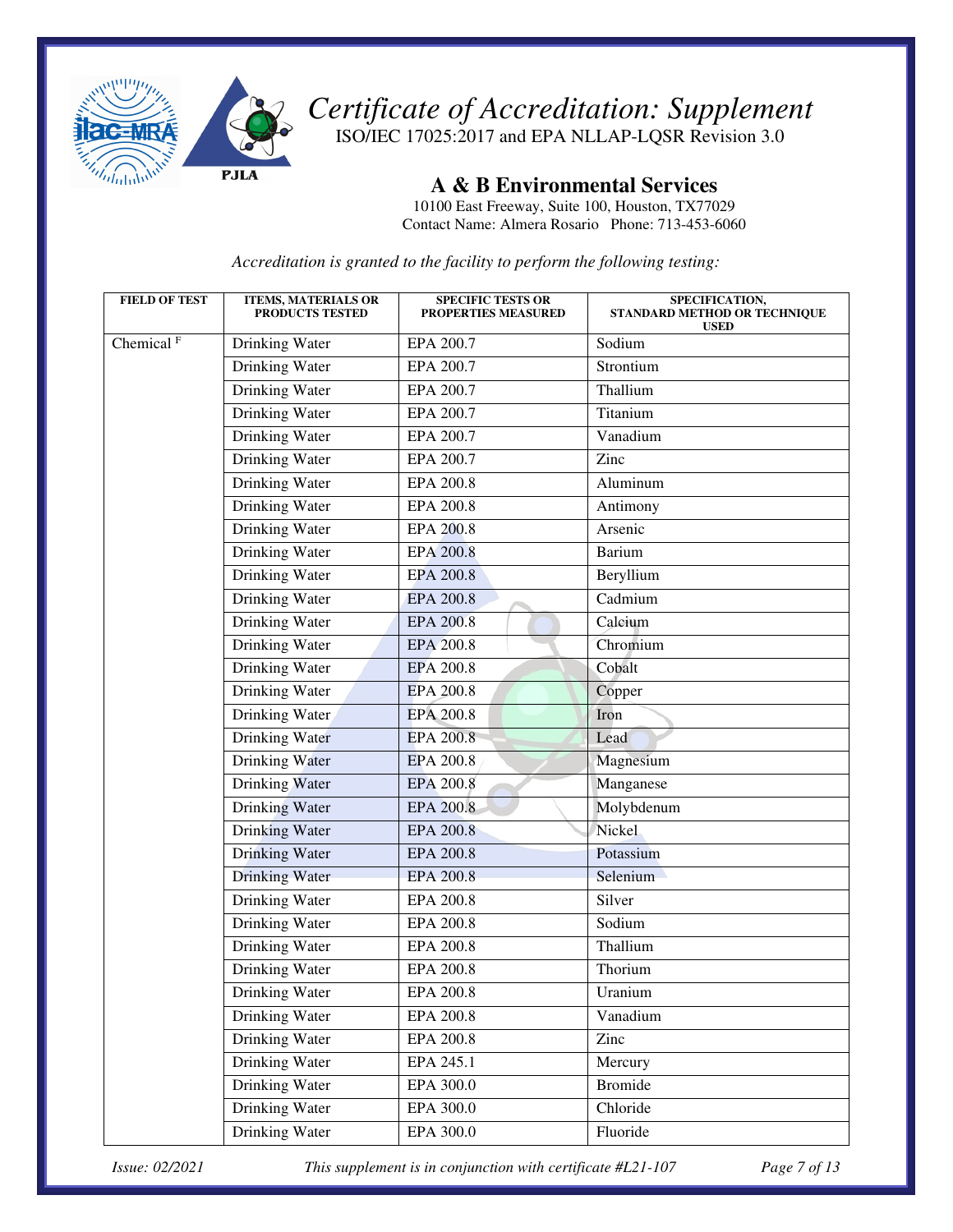

ISO/IEC 17025:2017 and EPA NLLAP-LQSR Revision 3.0

**A & B Environmental Services** 

10100 East Freeway, Suite 100, Houston, TX77029 Contact Name: Almera Rosario Phone: 713-453-6060

*Accreditation is granted to the facility to perform the following testing:* 

| <b>FIELD OF TEST</b>  | <b>ITEMS, MATERIALS OR</b><br><b>PRODUCTS TESTED</b> | <b>SPECIFIC TESTS OR</b><br><b>PROPERTIES MEASURED</b> | SPECIFICATION,<br>STANDARD METHOD OR TECHNIQUE<br><b>USED</b> |
|-----------------------|------------------------------------------------------|--------------------------------------------------------|---------------------------------------------------------------|
| Chemical <sup>F</sup> | Drinking Water                                       | EPA 300.0                                              | Nitrate                                                       |
|                       | Drinking Water                                       | EPA 300.0                                              | Nitrate/Nitrite as N                                          |
|                       | <b>Drinking Water</b>                                | EPA 300.0                                              | Nitrite                                                       |
|                       | Drinking Water                                       | EPA 300.0                                              | Ortho Phosphate-P                                             |
|                       | Drinking Water                                       | EPA 300.0                                              | Sulfate                                                       |
|                       | Drinking Water                                       | EPA 335.1                                              | Cyanide, Amenable                                             |
|                       | <b>Drinking Water</b>                                | EPA 335.2                                              | Cyanide, Total                                                |
|                       | Drinking Water                                       | EPA 340.2                                              | Fluoride                                                      |
|                       | Drinking Water                                       | EPA 524.2                                              | 1,1,1-Trichloroethane                                         |
|                       | Drinking Water                                       | EPA 524.2                                              | 1,1,2-Trichloroethane                                         |
|                       | Drinking Water                                       | EPA 524.2                                              | 1,1-Dichloroethylene                                          |
|                       | Drinking Water                                       | EPA 524.2                                              | 1,2,4-Trichlorobenzene                                        |
|                       | Drinking Water                                       | EPA 524.2                                              | 1,2-Dichlorobenzene                                           |
|                       | Drinking Water                                       | EPA 524.2                                              | 1,2-Dichloroethane                                            |
|                       | Drinking Water                                       | EPA 524.2                                              | 1,2-Dichloropropane                                           |
|                       | Drinking Water                                       | EPA 524.2                                              | 1,4-Dichlorobenzene                                           |
|                       | Drinking Water                                       | EPA 524.2                                              | Benzene                                                       |
|                       | <b>Drinking Water</b>                                | EPA 524.2                                              | Bromodichloromethane                                          |
|                       | Drinking Water                                       | EPA 524.2                                              | <b>Bromoform</b>                                              |
|                       | Drinking Water                                       | EPA 524.2                                              | Carbon tetrachloride                                          |
|                       | Drinking Water                                       | EPA 524.2                                              | Chlorobenzene                                                 |
|                       | <b>Drinking Water</b>                                | EPA 524.2                                              | Chloroform                                                    |
|                       | Drinking Water                                       | EPA 524.2                                              | cis-1,2-Dichloroethylene                                      |
|                       | Drinking Water                                       | EPA 524.2                                              | Dibromochloromethane                                          |
|                       | Drinking Water                                       | EPA 524.2                                              | Dichloromethane                                               |
|                       | Drinking Water                                       | EPA 524.2                                              | Ethylbenzene                                                  |
|                       | Drinking Water                                       | EPA 524.2                                              | m- & p-Xylenes                                                |
|                       | Drinking Water                                       | EPA 524.2                                              | o-Xylene                                                      |
|                       | Drinking Water                                       | EPA 524.2                                              | Styrene                                                       |
|                       | Drinking Water                                       | EPA 524.2                                              | Tetrachloroethylene                                           |
|                       | Drinking Water                                       | EPA 524.2                                              | <b>THMs</b>                                                   |
|                       | Drinking Water                                       | EPA 524.2                                              | Toluene                                                       |
|                       | Drinking Water                                       | EPA 524.2                                              | trans-1,2-Dichloroethylene                                    |
|                       | Drinking Water                                       | EPA 524.2                                              | Trichloroethylene                                             |
|                       | Drinking Water                                       | EPA 524.2                                              | Vinyl Chloride                                                |

*Issue: 02/2021 This supplement is in conjunction with certificate #L21-107 Page 8 of 13*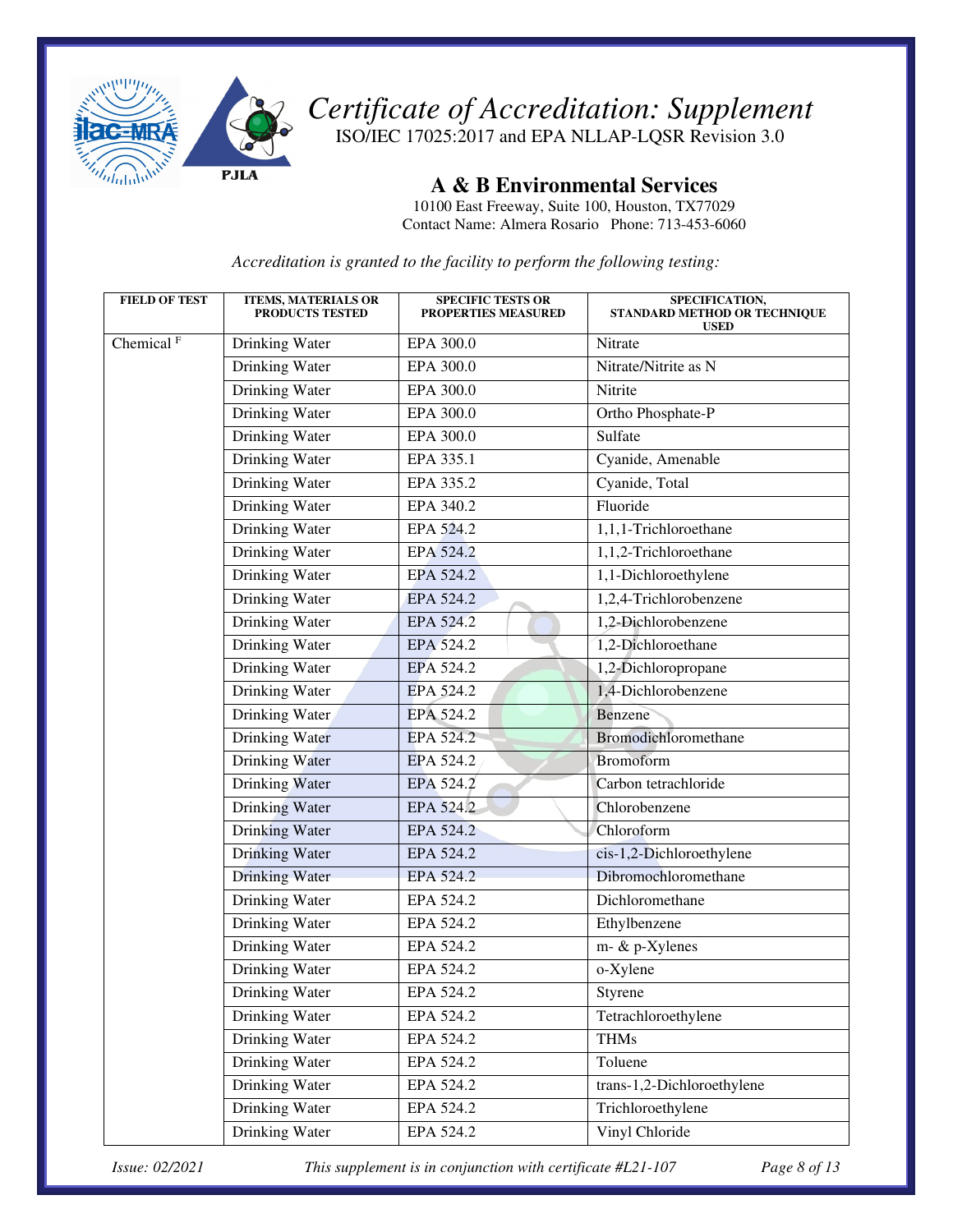

ISO/IEC 17025:2017 and EPA NLLAP-LQSR Revision 3.0

**A & B Environmental Services** 

10100 East Freeway, Suite 100, Houston, TX77029 Contact Name: Almera Rosario Phone: 713-453-6060

*Accreditation is granted to the facility to perform the following testing:* 

| <b>FIELD OF TEST</b>  | <b>ITEMS, MATERIALS OR</b><br><b>PRODUCTS TESTED</b> | <b>SPECIFIC TESTS OR</b><br><b>PROPERTIES MEASURED</b> | SPECIFICATION,<br>STANDARD METHOD OR TECHNIQUE<br><b>USED</b> |
|-----------------------|------------------------------------------------------|--------------------------------------------------------|---------------------------------------------------------------|
| Chemical <sup>F</sup> | Drinking Water                                       | EPA 524.2                                              | Xylenes                                                       |
|                       | Drinking Water                                       | EPA 552.2                                              | Bromochloroacetic Acid                                        |
|                       | Drinking Water                                       | EPA 552.2                                              | Dibromoacetic Acid                                            |
|                       | <b>Drinking Water</b>                                | EPA 552.2                                              | Dichloroacetic Acid                                           |
|                       | Drinking Water                                       | EPA 552.2                                              | Monobromoacetic Acid                                          |
|                       | Drinking Water                                       | EPA 552.2                                              | Monochloroacetic Acid                                         |
|                       | Drinking Water                                       | EPA 552.2                                              | <b>Total Haloacetic Acids</b>                                 |
|                       | Drinking Water                                       | EPA 552.2                                              | Trichloroacetic Acid                                          |
|                       | Drinking Water                                       | <b>SM 2340C</b>                                        | <b>Total Hardness</b>                                         |
|                       | Drinking Water                                       | <b>SM 2510B</b>                                        | Conductance                                                   |
|                       | Drinking Water                                       | <b>SM 2540C</b>                                        | <b>TDS</b>                                                    |
|                       | Drinking Water                                       | <b>SM 4500CN C/E</b>                                   | Cyanide, Total                                                |
|                       | Drinking Water                                       | <b>SM 4500CN C/G</b>                                   | Cyanide, Amenable                                             |
|                       | Drinking Water                                       | SM 4500F-C                                             | Fluoride                                                      |
|                       | Drinking Water                                       | <b>SM 4500H B</b>                                      | pH                                                            |
|                       | Drinking Water                                       | SM 9215B                                               | Heterotrophic Plate Count                                     |
|                       | Drinking Water                                       | <b>SM 9221E</b>                                        | Coliform, Fecal                                               |
|                       | Drinking Water                                       | <b>SM 9222B</b>                                        | Coliform, Total                                               |
|                       | Drinking Water                                       | <b>SM 9222D</b>                                        | Coliform, Fecal                                               |
|                       | Drinking Water                                       | SM 9222G                                               | E. coli                                                       |
|                       | Drinking Water                                       | <b>SM 9223B</b>                                        | Coliform, Total                                               |
|                       | <b>Drinking Water</b>                                | <b>SM 9223B</b>                                        | Coliform, Total                                               |
|                       | Drinking Water                                       | <b>SM 9223B</b>                                        | E. coli                                                       |
|                       | <b>Drinking Water</b>                                | <b>SM4500NO2 B</b>                                     | Nitrite-N                                                     |
|                       | Drinking Water                                       | <b>SOP 152</b>                                         | Legionella                                                    |
|                       | Solid                                                | <b>EPA 1312</b>                                        | <b>SPLP</b>                                                   |
|                       | Solid                                                | <b>SM 2540G</b>                                        | % Moisture                                                    |
|                       | Solid                                                | <b>SM 2540G</b>                                        | Ash                                                           |
|                       | Solid                                                | <b>SM 2540G</b>                                        | LOI                                                           |
|                       | Solid                                                | <b>SM 2540G</b>                                        | <b>Total Solids</b>                                           |
|                       | Solid                                                | <b>SM 2540G</b>                                        | Volatile Solids                                               |
|                       | Solid                                                | <b>SM 2540G</b>                                        | Volatile Solids                                               |
|                       | Solid                                                | EPA 350.3                                              | Ammonia as N                                                  |
|                       | Solid                                                | EPA 351.4                                              | <b>TKN</b>                                                    |
|                       | Solid                                                | SM 3500 Cr B-MOD                                       | Chromium, Hexavalent                                          |

*Issue: 02/2021 This supplement is in conjunction with certificate #L21-107 Page 9 of 13*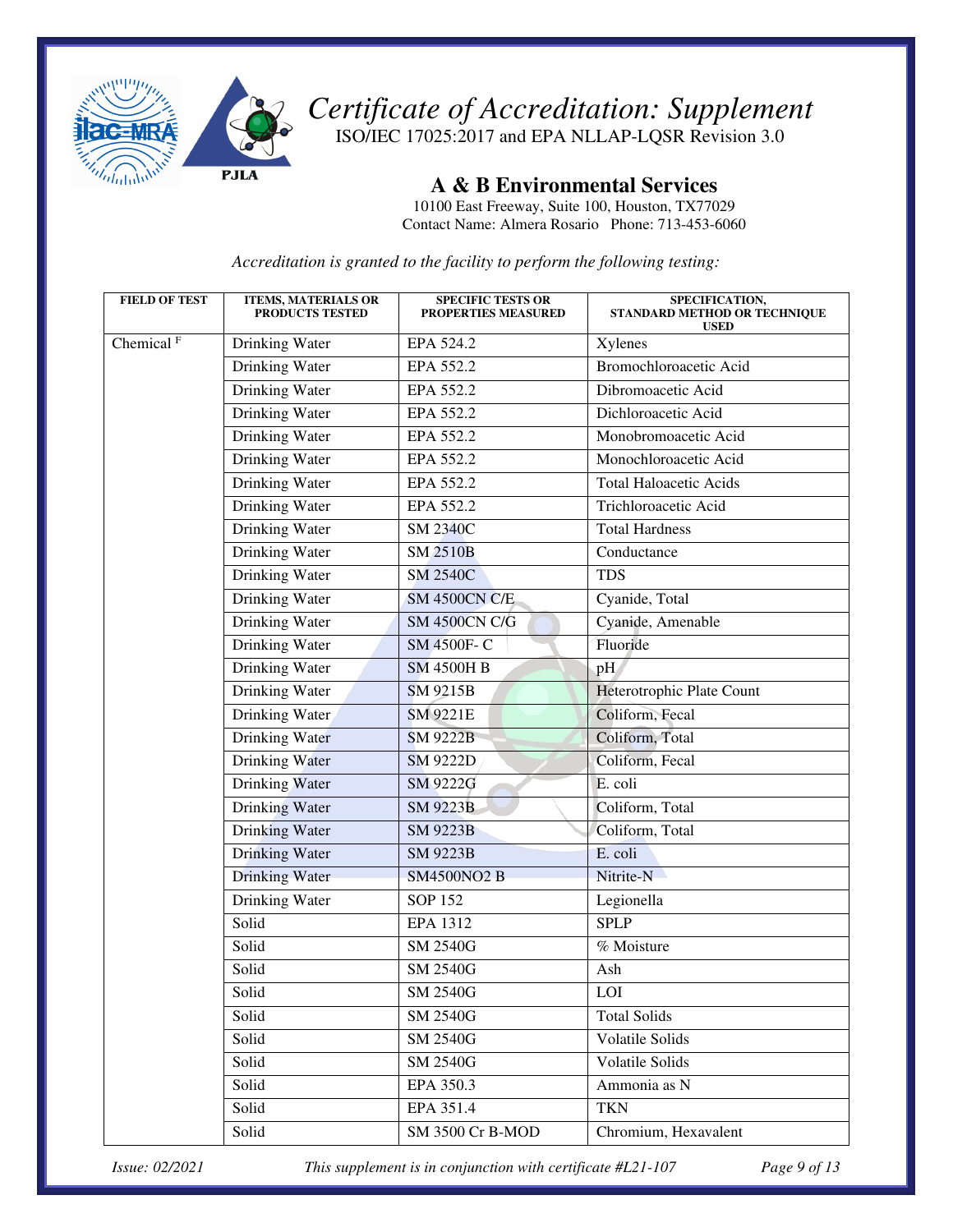

ISO/IEC 17025:2017 and EPA NLLAP-LQSR Revision 3.0

**A & B Environmental Services** 

10100 East Freeway, Suite 100, Houston, TX77029 Contact Name: Almera Rosario Phone: 713-453-6060

*Accreditation is granted to the facility to perform the following testing:* 

| <b>FIELD OF TEST</b>    | <b>ITEMS, MATERIALS OR</b><br><b>PRODUCTS TESTED</b> | <b>SPECIFIC TESTS OR</b><br><b>PROPERTIES MEASURED</b> | SPECIFICATION,<br>STANDARD METHOD OR TECHNIQUE<br><b>USED</b> |
|-------------------------|------------------------------------------------------|--------------------------------------------------------|---------------------------------------------------------------|
| Chemical $\overline{F}$ | Solid                                                | SM 4500NH3 Dm                                          | Ammonia-N                                                     |
|                         | Solid                                                | <b>SM 9222B</b>                                        | Coliform, Total                                               |
|                         | Solid                                                | <b>SM 9222D</b>                                        | Coliform, Fecal                                               |
|                         | Solid                                                | SM 9222G                                               | E. coli                                                       |
|                         | Aqueous/Solid                                        | <b>EPA 8081A</b>                                       | $4,4$ -DDD                                                    |
|                         | Aqueous/Solid                                        | <b>EPA 8081A</b>                                       | $4,4-DDE$                                                     |
|                         | Aqueous/Solid                                        | <b>EPA 8081A</b>                                       | 4,4-DDT                                                       |
|                         | Aqueous/Solid                                        | <b>EPA 8081A</b>                                       | a-BHC                                                         |
|                         | Aqueous/Solid                                        | <b>EPA 8081A</b>                                       | Aldrin                                                        |
|                         | Aqueous/Solid                                        | <b>EPA 8081A</b>                                       | Alpha-chlordane                                               |
|                         | Aqueous/Solid                                        | <b>EPA 8081A</b>                                       | b-BHC                                                         |
|                         | Aqueous/Solid                                        | <b>EPA 8081A</b>                                       | Chlordane                                                     |
|                         | Aqueous/Solid                                        | <b>EPA 8081A</b>                                       | d-BHC                                                         |
|                         | Aqueous/Solid                                        | <b>EPA 8081A</b>                                       | Dicofol                                                       |
|                         | Aqueous/Solid                                        | <b>EPA 8081A</b>                                       | Dieldrin                                                      |
|                         | Aqueous/Solid                                        | <b>EPA 8081A</b>                                       | Endosulfan I                                                  |
|                         | Aqueous/Solid                                        | <b>EPA 8081A</b>                                       | Endosulfan II                                                 |
|                         | Aqueous/Solid                                        | <b>EPA 8081A</b>                                       | Endosulfan sulfate                                            |
|                         | Aqueous/Solid                                        | <b>EPA 8081A</b>                                       | Endrin                                                        |
|                         | Aqueous/Solid                                        | <b>EPA 8081A</b>                                       | Endrin aldehyde                                               |
|                         | Aqueous/Solid                                        | <b>EPA 8081A</b>                                       | Endrin ketone                                                 |
|                         | Aqueous/Solid                                        | <b>EPA 8081A</b>                                       | Gamma-chlordane                                               |
|                         | Aqueous/Solid                                        | <b>EPA 8081A</b>                                       | g-BHC                                                         |
|                         | Aqueous/Solid                                        | <b>EPA 8081A</b>                                       | Heptachlor                                                    |
|                         | Aqueous/Solid                                        | <b>EPA 8081A</b>                                       | Heptachlor epoxide                                            |
|                         | Aqueous/Solid                                        | <b>EPA 8081A</b>                                       | Hexachlorobenzene                                             |
|                         | Aqueous/Solid                                        | <b>EPA 8081A</b>                                       | Kepone                                                        |
|                         | Aqueous/Solid                                        | <b>EPA 8081A</b>                                       | Methoxychlor                                                  |
|                         | Aqueous/Solid                                        | EPA 8081A                                              | Mirex                                                         |
|                         | Aqueous/Solid                                        | <b>EPA 8081A</b>                                       | Toxaphene                                                     |
|                         | Aqueous/Solid                                        | EPA 8315A                                              | Acetaldehyde                                                  |
|                         | Aqueous/Solid                                        | <b>EPA 8315A</b>                                       | Benzaldehyde                                                  |
|                         | Aqueous/Solid                                        | EPA 8315A                                              | Formaldehyde                                                  |
|                         | Aqueous/Solid                                        | EPA 8015D                                              | 2-Propanol                                                    |
|                         | Aqueous/Solid                                        | EPA 8015D                                              | Acetone                                                       |

*Issue: 02/2021 This supplement is in conjunction with certificate #L21-107 Page 10 of 13*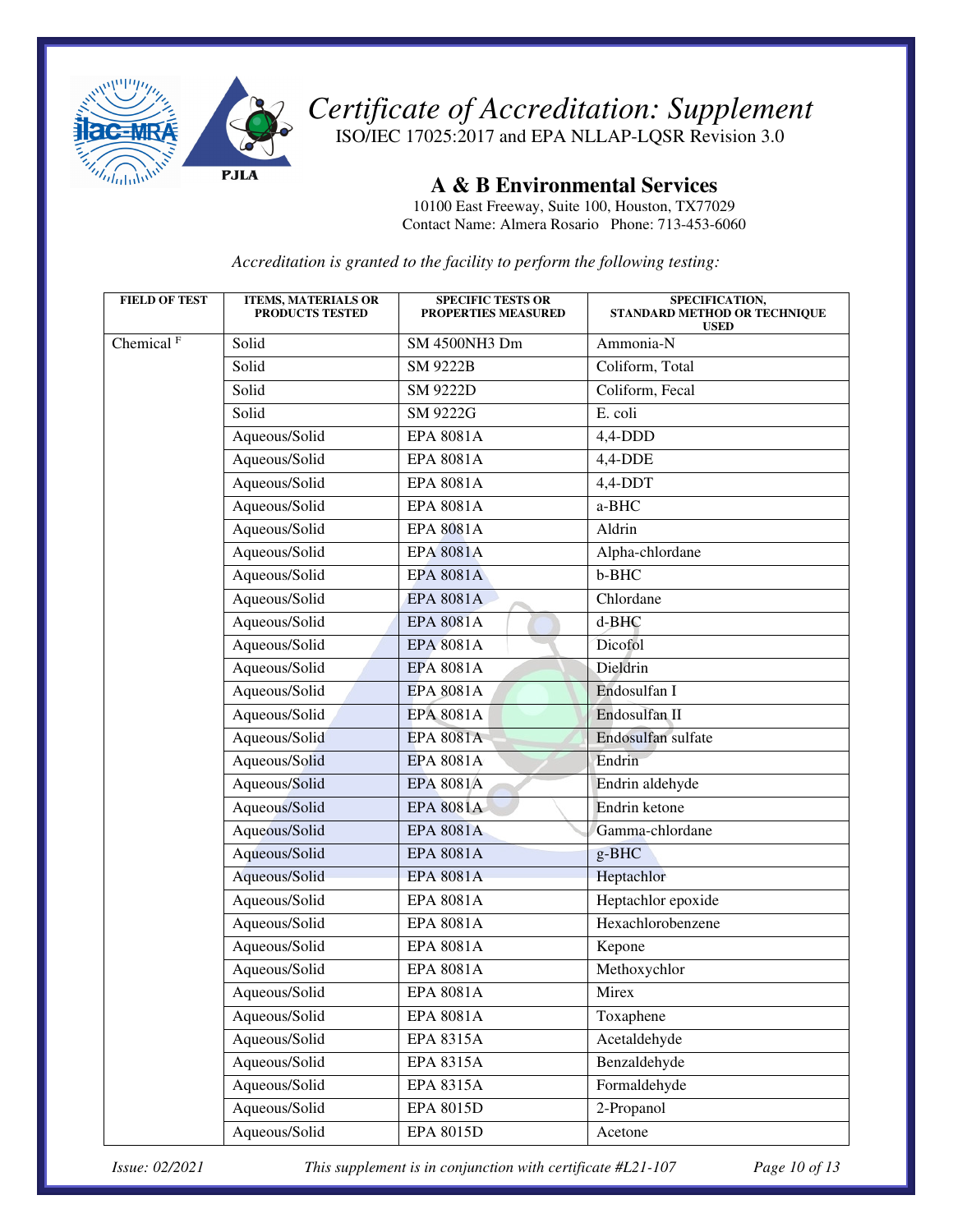

ISO/IEC 17025:2017 and EPA NLLAP-LQSR Revision 3.0

**A & B Environmental Services** 

10100 East Freeway, Suite 100, Houston, TX77029 Contact Name: Almera Rosario Phone: 713-453-6060

*Accreditation is granted to the facility to perform the following testing:* 

| <b>FIELD OF TEST</b>  | <b>ITEMS, MATERIALS OR</b><br><b>PRODUCTS TESTED</b> | <b>SPECIFIC TESTS OR</b><br><b>PROPERTIES MEASURED</b> | SPECIFICATION,<br>STANDARD METHOD OR TECHNIQUE<br><b>USED</b> |
|-----------------------|------------------------------------------------------|--------------------------------------------------------|---------------------------------------------------------------|
| Chemical <sup>F</sup> | Aqueous/Solid                                        | EPA 8015D                                              | <b>DRO</b>                                                    |
|                       | Aqueous/Solid                                        | <b>EPA 8015D</b>                                       | Ethanol                                                       |
|                       | Aqueous/Solid                                        | <b>EPA 8015D</b>                                       | <b>GRO</b>                                                    |
|                       | Aqueous/Solid                                        | <b>EPA 8015D</b>                                       | Isobutyl Alcohol                                              |
|                       | Aqueous/Solid                                        | <b>EPA 8015D</b>                                       | Methanol                                                      |
|                       | Aqueous/Solid                                        | <b>EPA 8015D</b>                                       | n-Butanol                                                     |
|                       | Aqueous/Solid                                        | <b>EPA 8015D</b>                                       | n-Propyl Alcohol                                              |
|                       | Aqueous/Solid                                        | <b>EPA 8015D</b>                                       | sec-Butyl Alcohol                                             |
|                       | Aqueous/Solid                                        | <b>EPA 8015D</b>                                       | Tert-Butyl Alcohol                                            |
|                       | Aqueous/Solid                                        | <b>EPA 8021B</b>                                       | Benzene                                                       |
|                       | Aqueous/Solid                                        | <b>EPA 8021B</b>                                       | Ethylbenzene                                                  |
|                       | Aqueous/Solid                                        | <b>EPA 8021B</b>                                       | m- & p-Xylenes                                                |
|                       | Aqueous/Solid                                        | <b>EPA 8021B</b>                                       | <b>MTBE</b>                                                   |
|                       | Aqueous/Solid                                        | <b>EPA 8021B</b>                                       | o-Xylene                                                      |
|                       | Aqueous/Solid                                        | <b>EPA 8021B</b>                                       | Toluene                                                       |
|                       | Aqueous/Solid                                        | <b>EPA 8021B</b>                                       | Xylenes                                                       |
|                       | Aqueous/Solid                                        | <b>EPA 8082</b>                                        | Aroclor 1016                                                  |
|                       | Aqueous/Solid                                        | <b>EPA 8082</b>                                        | Aroclor 1221                                                  |
|                       | Aqueous/Solid                                        | <b>EPA 8082</b>                                        | Aroclor 1232                                                  |
|                       | Aqueous/Solid                                        | <b>EPA 8082</b>                                        | Aroclor 1242                                                  |
|                       | Aqueous/Solid                                        | <b>EPA 8082</b>                                        | Aroclor 1248                                                  |
|                       | Aqueous/Solid                                        | <b>EPA 8082</b>                                        | Aroclor 1254                                                  |
|                       | Aqueous/Solid                                        | <b>EPA 8082</b>                                        | Aroclor 1260                                                  |
|                       | Aqueous/Solid                                        | <b>EPA 8141B</b>                                       | Chlorpyrifos                                                  |
|                       | Aqueous/Solid                                        | <b>EPA 8141B</b>                                       | Demeton                                                       |
|                       | Aqueous/Solid                                        | <b>EPA 8141B</b>                                       | Demeton-O                                                     |
|                       | Aqueous/Solid                                        | <b>EPA 8141B</b>                                       | Diazinon                                                      |
|                       | Aqueous/Solid                                        | <b>EPA 8141B</b>                                       | Dimethoate                                                    |
|                       | Aqueous/Solid                                        | <b>EPA 8141B</b>                                       | Disulfoton                                                    |
|                       | Aqueous/Solid                                        | <b>EPA 8141B</b>                                       | <b>EPN</b>                                                    |
|                       | Aqueous/Solid                                        | <b>EPA 8141B</b>                                       | Ethion                                                        |
|                       | Aqueous/Solid                                        | <b>EPA 8141B</b>                                       | Ethoprop                                                      |
|                       | Aqueous/Solid                                        | <b>EPA 8141B</b>                                       | Famphur                                                       |
|                       | Aqueous/Solid                                        | <b>EPA 8141B</b>                                       | Guthion                                                       |
|                       | Aqueous/Solid                                        | <b>EPA 8141B</b>                                       | Malathion                                                     |

*Issue: 02/2021 This supplement is in conjunction with certificate #L21-107 Page 11 of 13*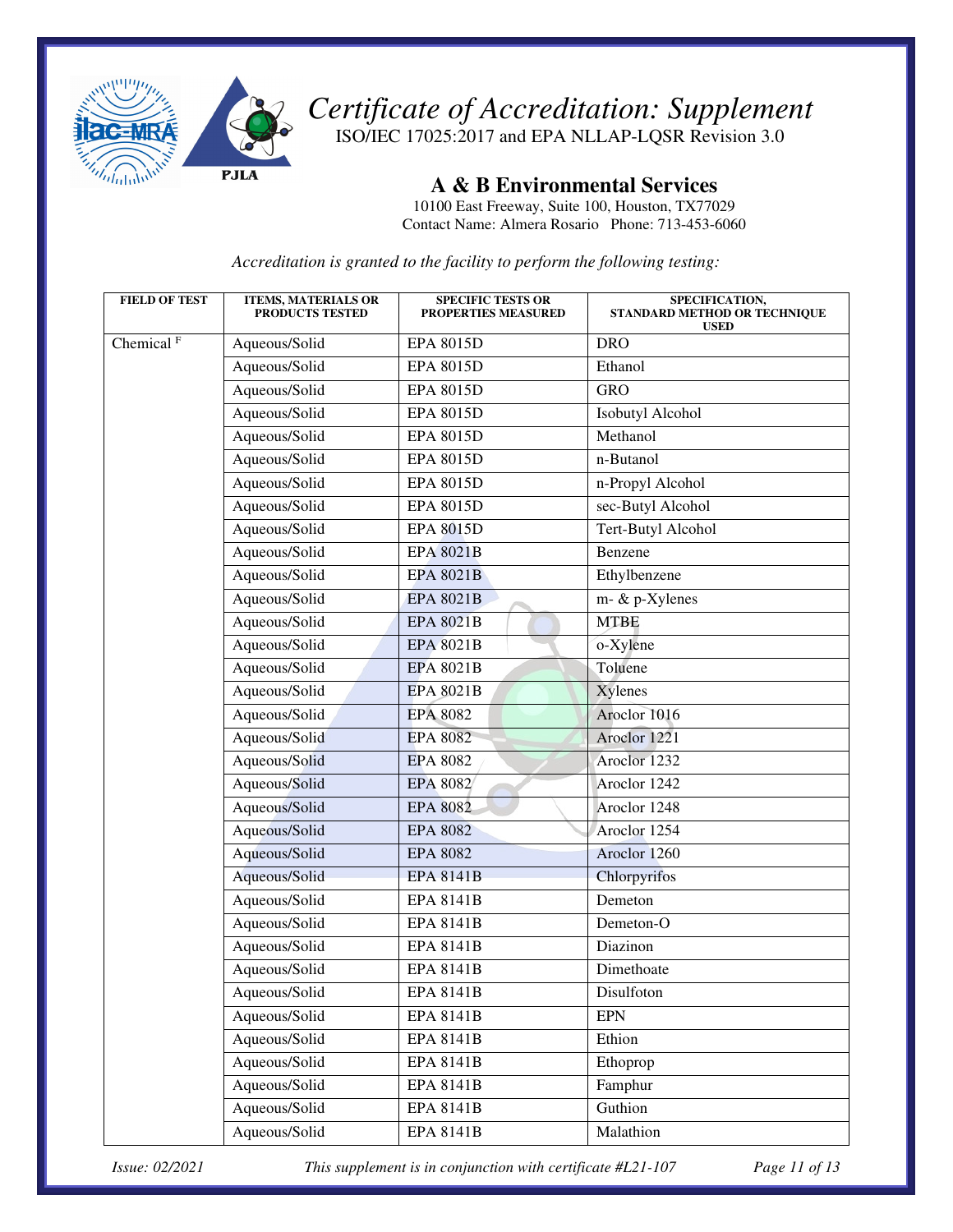

ISO/IEC 17025:2017 and EPA NLLAP-LQSR Revision 3.0

**A & B Environmental Services** 

10100 East Freeway, Suite 100, Houston, TX77029 Contact Name: Almera Rosario Phone: 713-453-6060

*Accreditation is granted to the facility to perform the following testing:* 

| <b>FIELD OF TEST</b>    | <b>ITEMS, MATERIALS OR</b><br><b>PRODUCTS TESTED</b> | <b>SPECIFIC TESTS OR</b><br><b>PROPERTIES MEASURED</b> | SPECIFICATION,<br>STANDARD METHOD OR TECHNIQUE<br><b>USED</b> |
|-------------------------|------------------------------------------------------|--------------------------------------------------------|---------------------------------------------------------------|
| Chemical $\overline{F}$ | Aqueous/Solid                                        | <b>EPA 8141B</b>                                       | Methyl Parathion                                              |
|                         | Aqueous/Solid                                        | <b>EPA 8141B</b>                                       | Monocrotophos                                                 |
|                         | Aqueous/Solid                                        | <b>EPA 8141B</b>                                       | Parathion                                                     |
|                         | Aqueous/Solid                                        | <b>EPA 8141B</b>                                       | Phorate                                                       |
|                         | Aqueous/Solid                                        | <b>EPA 8141B</b>                                       | Phosmet                                                       |
|                         | Aqueous/Solid                                        | <b>EPA 8141B</b>                                       | Terbufos                                                      |
|                         | Aqueous/Solid                                        | <b>EPA 8151A</b>                                       | $2,4,5-T$                                                     |
|                         | Aqueous/Solid                                        | <b>EPA 8151A</b>                                       | 2,4,5-TP                                                      |
|                         | Aqueous/Solid                                        | <b>EPA 8151A</b>                                       | $2,4-D$                                                       |
|                         | Aqueous/Solid                                        | <b>EPA 8151A</b>                                       | $2,4$ -DB                                                     |
|                         | Aqueous/Solid                                        | <b>EPA 8151A</b>                                       | Dalapon                                                       |
|                         | Aqueous/Solid                                        | <b>EPA 8151A</b>                                       | Dicamba                                                       |
|                         | Aqueous/Solid                                        | <b>EPA 8151A</b>                                       | Dichloroprop                                                  |
|                         | Aqueous/Solid                                        | <b>EPA 8151A</b>                                       | Dinoseb                                                       |
|                         | Aqueous/Solid                                        | <b>EPA 8151A</b>                                       | <b>MCPA</b>                                                   |
|                         | Aqueous/Solid                                        | <b>EPA 8151A</b>                                       | <b>MCPP</b>                                                   |
|                         | Aqueous/Solid                                        | <b>EPA 8151A</b>                                       | Pentachlorophenol                                             |
|                         | Aqueous/Solid                                        | <b>EPA 8310</b>                                        | Acenaphthene                                                  |
|                         | Aqueous/Solid                                        | <b>EPA 8310</b>                                        | Acenaphthylene                                                |
|                         | Aqueous/Solid                                        | EPA 8310                                               | Anthracene                                                    |
|                         | Aqueous/Solid                                        | <b>EPA 8310</b>                                        | Benzo(a)anthracene                                            |
|                         | Aqueous/Solid                                        | <b>EPA 8310</b>                                        | Benzo(a)pyrene                                                |
|                         | Aqueous/Solid                                        | <b>EPA 8310</b>                                        | Benzo(b)fluoranthene                                          |
|                         | Aqueous/Solid                                        | <b>EPA 8310</b>                                        | Benzo(g,h,i)perylene                                          |
|                         | Aqueous/Solid                                        | EPA 8310                                               | Benzo(k)fluoranthene                                          |
|                         | Aqueous/Solid                                        | EPA 8310                                               | Chrysene                                                      |
|                         | Aqueous/Solid                                        | EPA 8310                                               | Dibenzo(a,h)anthracene                                        |
|                         | Aqueous/Solid                                        | EPA 8310                                               | Fluoranthene                                                  |
|                         | Aqueous/Solid                                        | EPA 8310                                               | Fluorene                                                      |
|                         | Aqueous/Solid                                        | <b>EPA 8310</b>                                        | $Indeno(1,2,3-cd)pyrene$                                      |
|                         | Aqueous/Solid                                        | EPA 8310                                               | Naphthalene                                                   |
|                         | Aqueous/Solid                                        | EPA 8310                                               | Phenanthrene                                                  |
|                         | Aqueous/Solid                                        | EPA 8310                                               | Pyrene                                                        |
|                         | Aqueous/Solid                                        | EPA 8316                                               | Acrolein                                                      |
|                         | Aqueous/Solid                                        | EPA 8316                                               | Acrylamide                                                    |

*Issue: 02/2021 This supplement is in conjunction with certificate #L21-107 Page 12 of 13*